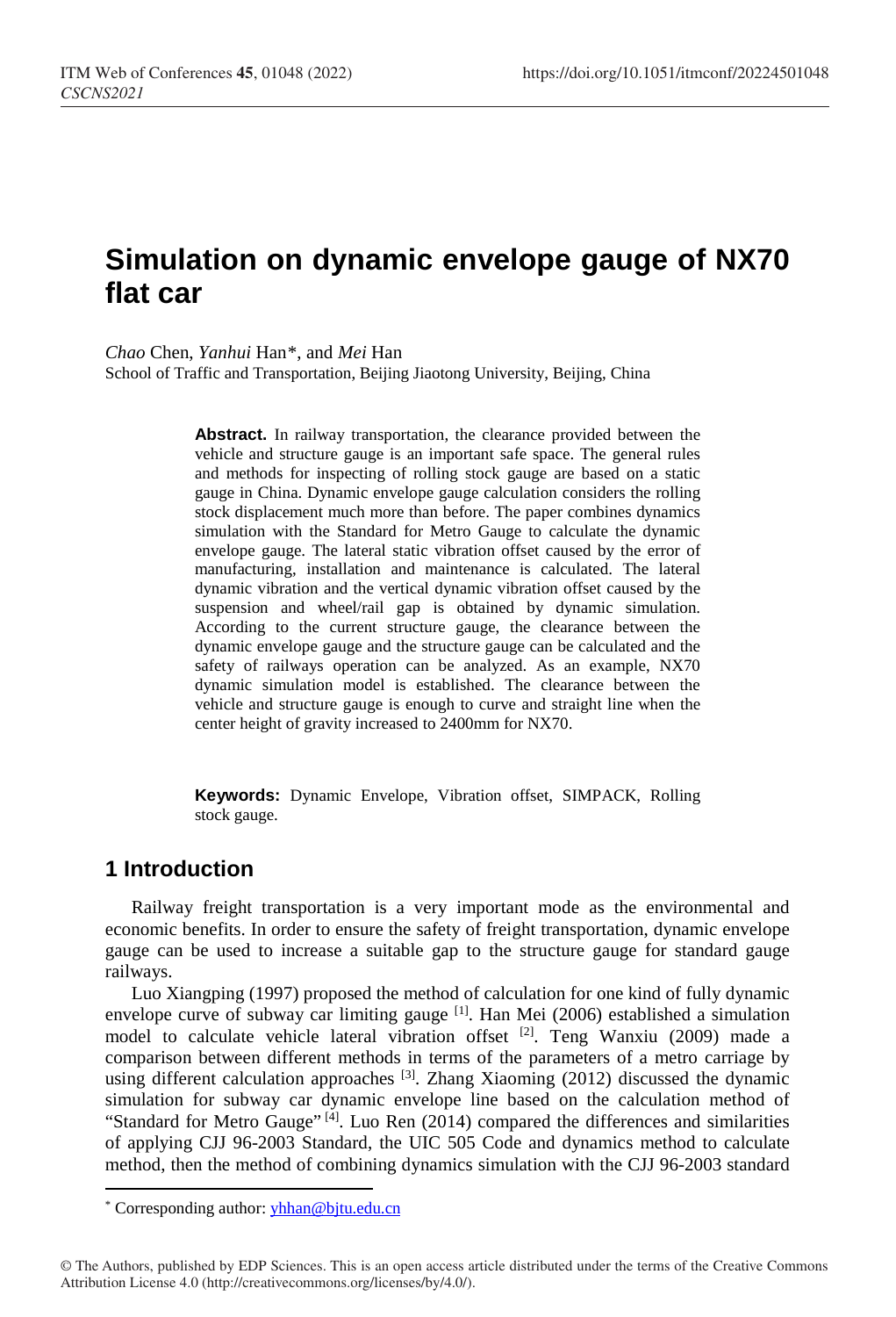to calculate the dynamic gauge is discussed<sup>[5]</sup>. Ma Rongcheng (2015) proposed a new method entitled as vehicle-track spatially coupled model, in which effected by the parametric excitations of track and other related factors during the vehicle operation are taken into consideration. The proposed method is employed to practical engineering applications. The simulation results indicate that the calculation speed is faster and the results are more precise by using the proposed method [6].

### **2 Theoretical calculation of the dynamic envelope gauge**

Combining with the results of Zhang Xiaoming (2012) and Luo Ren (2014), it is possible to combine dynamics simulation with the CJJ 96-2003 standard to calculate the dynamic envelope gauge. The calculation method for Metro Gauge (CJJ 96-2003) considers the factors of the dynamic envelope as random and non-random factors. The sum of square and the square root are used to the random factors, directly sum method is used to the nonrandom factors. But some of the parameter values are not easy to be confirmed, the values are close to the extreme value, the calculation result is conservative [7].

Dynamic simulation can obtain the maximum lateral vibration offset  $Y_1$  and the maximum vertical vibration offset Z by considering speed, wind force, track conditions, wheel rail state etc. Using CJJ 96-2003 standard can calculate the deviation  $C$  to obtain the lateral static offset  $Y_2$  of manufacturing, installing and maintaining. The lateral offset ∆*Y* can be calculated,

$$
\Delta Y = Y_1 + C \tag{1}
$$

$$
Y_2 = \sum e_i + \sqrt{\sum d_i^2} \tag{2}
$$

Where,  $Y_1$  is maximum lateral vibration offset;  $Y_2$  is lateral static offset; *C* is the deviation obtained from lateral static offset;  $e_i$  is offset come from non-random factors;  $d_i$  is offset come from random factors.

#### **2.1 Lateral static offset**

Lateral static offset come from elastic deformation of car body, side frame and wheelsets, the spring positioning error, manufacturing error, but it is unable to obtain the accurate data. Therefore, the following factors are selected for calculating lateral static offset.

#### *2.1.1 Non-random factors*

Non-random factors are:  $e_1$ - the clearance between the rail and wheel flange;  $e_2$ - the manufacture error, clearance and wear of center pin;  $e_3$ - the bearing axial clearance. These factors can be calculated as follows.

(1) The clearance exists between the rail and wheel flange

"The railway technology management procedures" prescribes that the minimum distance between wheel flanges is 1350 mm, the minimum wheel flange thickness is 23 mm in China [8], see Figure 1.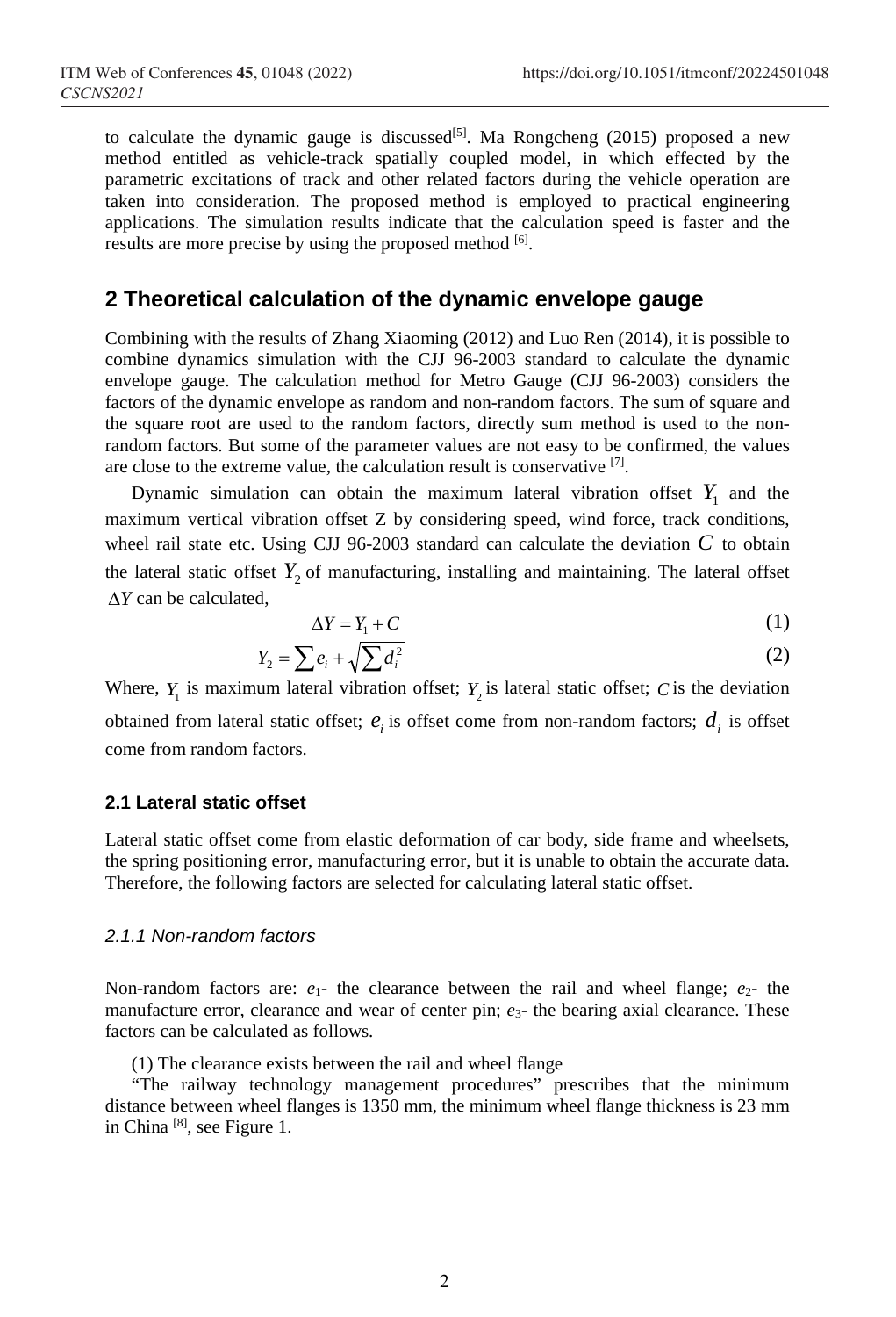

**Fig. 1.** Clearance between the rail and wheel flange.

The minimum distance between outside of wheel flanges is 1350+23\*2=1396 mm. The standard gauge of straight line is 1435 mm. The gauge widening is 0 mm when the curve radius  $R \ge 300$ m. The allowable deviation of track gauge are shown in Table 1.

**Table 1.** The allowable deviation of track gauge.

| Speed (km/h)             |          | $120 \leq v \leq 160$ | 160 $\leq v \leq 200$ |
|--------------------------|----------|-----------------------|-----------------------|
| Allowable deviation (mm) | $+6. -2$ |                       |                       |
|                          |          |                       |                       |

The maximum allowable positive deviation of track gauge is 6 mm. The maximum gauge of straight line and R≥300m curve is 1435+6=1441mm.

#### *2.1.2 Random factors*

Random factors are:  $d_1$  - manufacturing error of bogie side frame, 2 mm;  $d_2$  manufacturing error of wheelsets, 1 mm. The offset of random factors  $\sqrt{\sum d_i^2}$  is:  $\sum d_i^2 = \sqrt{d_1^2 + d_2^2} = \sqrt{1^2 + 2^2} = 2.24$ mm. Therefore, Lateral static offset  $Y_2$  in straight line is:  $Y_2 = \sum e_{is} + \sqrt{\sum d_i^2} = 31.75 + 2.24 = 34 \text{mm}$ In curve line are:  $R \ge 350$  m,  $Y_2 = \sum e_{ic} + \sqrt{\sum d_i^2} = 31.75 + 2.24 = 34$ mm; 350 m $\ge R$  $\geq$  300 m,  $Y_2 = \sum e_{ic} + \sqrt{\sum d_i^2} = 34.25 + 2.24 = 36.5 \text{mm}$  ;  $R < 300 \text{ m}$ ,  $Y_2 = \sum e_{ic} + \sqrt{\sum d_i^2} = 39.25 + 2.24 = 41.5$ mm.

#### **2.2 Deviation come from the lateral static offset**

The minimum radius of curvature in the simulation model is R≥350m, therefore the maximum lateral static offset in the simulation is  $Y_2 = 34$ *mm*.

The length of NX70 is  $L = 15.4m$ , the distance of the center of bogies is  $l = 10.92m$ .

The center of the two bogies shifted to different side in straight line, the maximum deviation reached at the end of the vehicle  $[9]$ :

$$
C_s = \frac{L}{l}Y_2 = \frac{15.4}{10.92} \cdot 34 = 47.95 \, \text{mm}
$$

When the vehicle is operating on a curve under the most dangerous position, the maximum lateral offset is divided into two parts, inside of the curve and outside of the curve. The center of the two bogies shifted to inside of the curve simultaneously, the maximum deviation reached in the middle of the vehicle. Maximum deviation for the middle of vehicle can be calculated as follows [10].

$$
C_i = \frac{l^2}{8R} * 1000 + Y_2
$$
 (3)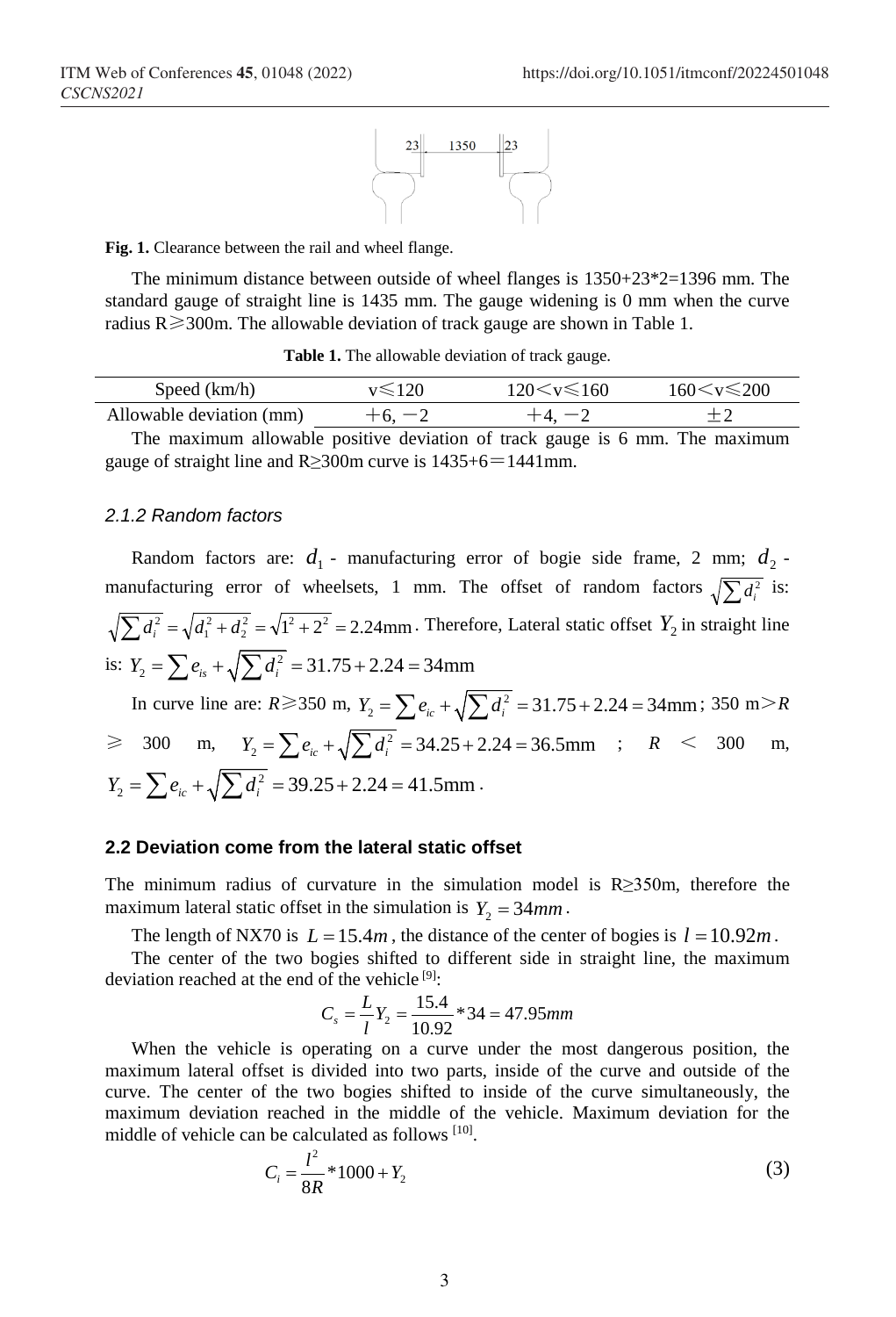The center of the two bogies shifted to different sides, the maximum deviation reached at the end of the vehicle. Maximum deviation for the end of vehicle can be calculated as follows.

$$
C_o = \frac{L^2 - l^2}{8R} * 1000 + \frac{L}{l} Y_2
$$
\n(4)

The maximum center plate deviation from the central line of track is shown in Table 2.

|           | Rail Class        | $C_{\rm c}$ (mm) | $C_i$ (mm) | $C_{o}$ (mm) |
|-----------|-------------------|------------------|------------|--------------|
|           | R450              |                  | 67.12      | 80.70        |
| Class I   | R <sub>1200</sub> |                  | 46.42      | 60.23        |
|           | Straight line     | 47.95            |            |              |
|           | R400              |                  | 71.26      | 84.80        |
| Class II  | R700              |                  | 55.29      | 69.00        |
|           | Straight line     | 47.95            |            |              |
|           | R350              |                  | 76.59      | 90.06        |
| Class III | R600              |                  | 58.84      | 72.51        |
|           | Straight line     | 47.95            |            |              |

|  | <b>Table 2.</b> The maximum center plates deviation from the central line of track. |  |  |  |  |  |
|--|-------------------------------------------------------------------------------------|--|--|--|--|--|
|  |                                                                                     |  |  |  |  |  |

# **3 Vehicle dynamic model**

### **3.1 NX70 Flatcar Dynamic model**

NX70 flatcar is the main type in China which equipped with K6 bogie  $[11]$ . According to the vibration, car body, side frame, wheelset and cross bar have 6 degrees of freedom. Bolster has 2 degrees of freedom relative to car body. A vehicle model can be set up in SIMPACK [12-20]. After the simulation model established, nominal forces can be calculated automatically to guarantee the static equilibrium of the system for a given state.

### **3.2 Model verification test**

The loading of NX70 is 57.858t. The weight difference of two bogies is 10t. The center height of gravity is 2405mm. A virtual model which has the same loading conditions is built in SIMPACK. The track geometric irregularity is the main factor which causes the vehicle vibration [10]. Compared the power spectrum density, amplitude of time domain samples and dynamic performance, American railway track spectrum is usually used to describe Chinese track conditions when doing vehicle dynamic simulation. The indexes of running stability of operation and simulation test for NX70 are presented in Table 3.

| Curve radius<br>(m) |             | Operation test | Simulation test |                |  |  |
|---------------------|-------------|----------------|-----------------|----------------|--|--|
|                     | Derailment  | Wheel          | Derailment      | Wheel          |  |  |
|                     | coefficient | unloading rate | coefficient     | unloading rate |  |  |
| R350                | 0.633       | 0.448          | 0.652           | 0.513          |  |  |

Table 3. Comparing the operation test and simulation test.

Compared with the results of operation test, the dynamic simulation has been approved to be effectively.

R600 0.442 0.465 0.487 0.486 R1432.6 0.325 0.522 0.342 0.547 Straight line  $0.267$  0.485 0.301 0.504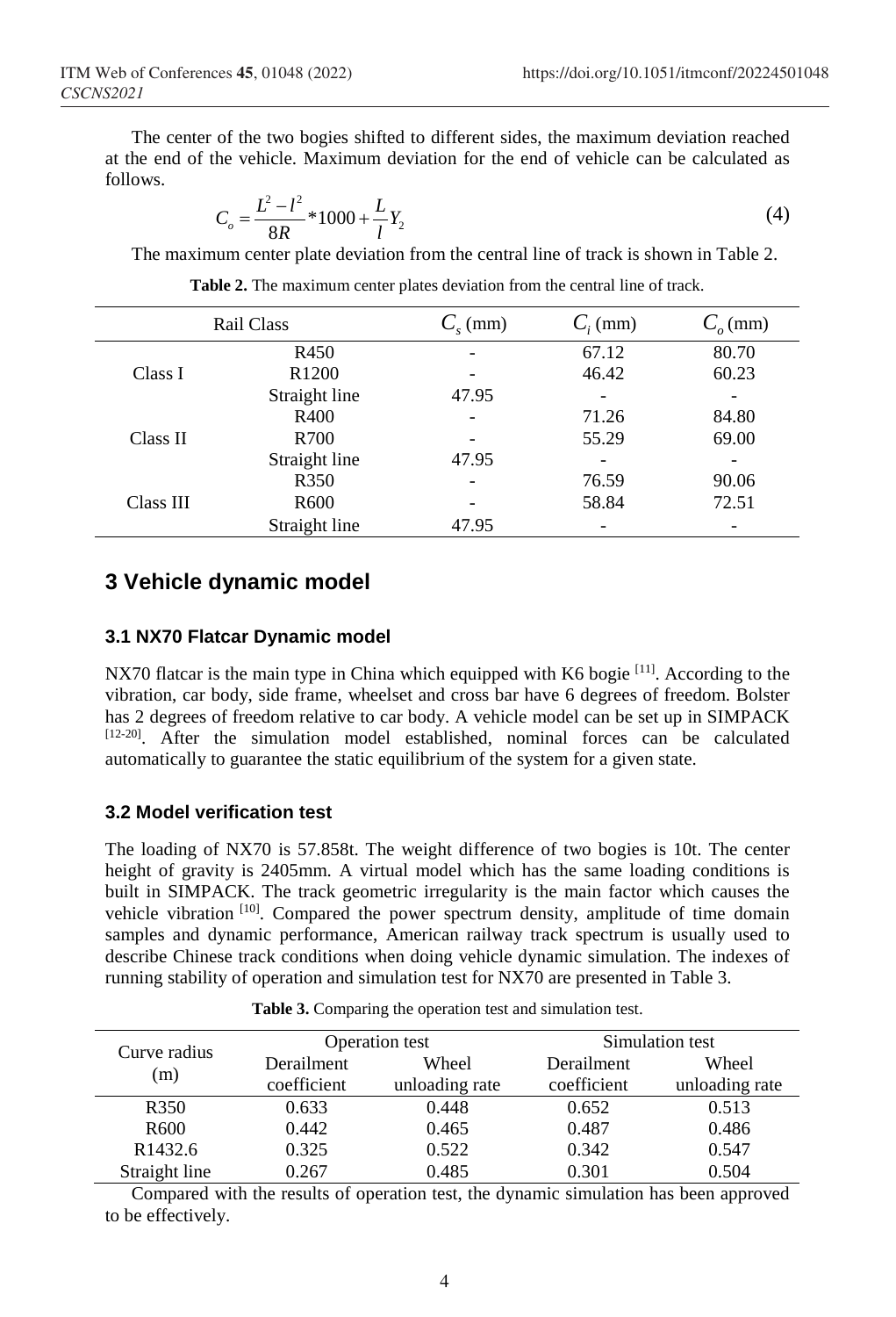# **4 Simulation conditions**

The weight of NX70 is 23.8t, the loading capacity is 70t. The loading plan, track conditions and speeds are shown in Table 4. Track excitations is selected as, Class 5 railroad in US for Class I railroad in China, Class 4 railroad for Class II, and Class 3 railroad for Class III. Four loading levels are considered, 70t, 60t, 50t and 0t. Lateral deviation of the goods gravity center are 0mm and 100mm. Loading difference of two bogies are 0t and 10t. The height of combined gravity center is 2400mm. There are 11 loading plan, 40 track conditions and speeds. The measuring points are shown in Tabl (1)e 5.

|           | Rail Class Curve radius(m) | Superelevation (mm) | Transition curve (m) | Speeds(km/h)             |
|-----------|----------------------------|---------------------|----------------------|--------------------------|
| Class I   | R450                       | 80                  | 110                  | 20, 40, 60, 80           |
|           | R <sub>1200</sub>          | 90                  | 100                  | 20, 40, 60, 80, 100, 120 |
|           | Straight line              |                     |                      | 20, 40, 60, 80, 100, 120 |
| Class II  | R400                       | 90                  | 100                  | 20, 40, 60, 80           |
|           | R700                       | 80                  | 90                   | 20, 40, 60, 80           |
|           | Straight line              |                     |                      | 20, 40, 60, 80           |
| Class III | R <sub>350</sub>           | 120                 | 100                  | 20, 40, 60, 70           |
|           | R600                       | 80                  | 80                   | 20, 40, 60, 70           |
|           | Straight line              |                     |                      | 20, 40, 60, 70           |

**Table 4.** Track conditions and speeds.

**Table 5.** Measuring points of vehicle vibration offsets.

| Measuring points                      |      |      |      |      |      |      |      |      | Q    | 10   |
|---------------------------------------|------|------|------|------|------|------|------|------|------|------|
| Height from the rail<br>surface (mm)  | 5300 | 5000 | 4800 | 4300 | 3600 | 3000 | 2400 | 1800 | 1250 | 1100 |
| Half width of the car<br>body (mm)    | 450  | 450  | 450  | 1350 | 1700 | 1700 | 1700 | 1700 | 1700 | 1600 |
| Half width of<br>structure gauge (mm) | 1520 | 1700 | 1820 | 2058 | 2264 | 2440 | 2440 | 2440 | 2440 | 2376 |

# **5 Results discussion**

### **5.1 Maximum lateral vibration offsets**

After simulation, the maximum lateral vibration offsets are listed in Table 6-7.

| Height from rail<br>surface |                                                                        | 5300 | 5000 | 4800                                           | 4300 | 3600 | 3000 | 2400                                                         | 1800  | 1250  | 1100  |
|-----------------------------|------------------------------------------------------------------------|------|------|------------------------------------------------|------|------|------|--------------------------------------------------------------|-------|-------|-------|
|                             |                                                                        |      |      |                                                |      |      |      |                                                              |       |       |       |
|                             | R450                                                                   |      |      |                                                |      |      |      | 133.77 128.4 124.82 115.87 103.35 92.61 81.87 71.16 62.95    |       |       | 61.99 |
| Class I                     | R <sub>1200</sub>                                                      |      |      |                                                |      |      |      | 123.17 118.98 116.18 109.20 99.53 91.25 82.96 74.68          |       | 67.08 | 65.01 |
|                             | Straight line 112.62 108.59 105.90 99.18 89.77 81.71 73.64 65.58 58.19 |      |      |                                                |      |      |      |                                                              |       |       | 56.17 |
|                             | R400                                                                   |      |      |                                                |      |      |      | 150.59 144.02 141.60 132.25 122.46 114.07 105.75 97.56 90.05 |       |       | 88.00 |
| Class II                    | R700                                                                   |      |      |                                                |      |      |      | 125.24 118.69 114.32 103.40 91.20 84.70 78.98 73.26 68.01    |       |       | 66.58 |
|                             | Straight line 115.37 110.19 106.74 98.11 86.10 76.04 69.64 63.24 57.38 |      |      |                                                |      |      |      |                                                              |       |       | 55.78 |
|                             | R350                                                                   |      |      |                                                |      |      |      | 151.06 145.38 139.97 129.93 116.85 105.63 95.92 91.02        |       | 87.15 | 86.09 |
| Class III                   | R <sub>600</sub>                                                       |      |      | 150.17 143.05 139.28 129.77 115.5 103.27 91.03 |      |      |      |                                                              | 78.80 | 69.71 | 67.95 |
|                             | Straight line 143.16 134.82 129.27 115.38 96.63 82.50 68.59 55.19      |      |      |                                                |      |      |      |                                                              |       | 48.74 | 46.98 |
|                             |                                                                        |      |      |                                                |      |      |      |                                                              |       |       |       |

**Table 6.** Maximum lateral vibration offsets at the end of vehicle (Unit: mm).

**Table 7.** Maximum vertical vibration offsets (Unit: mm).

Half width of At the middle of vehicle At the end of vehicle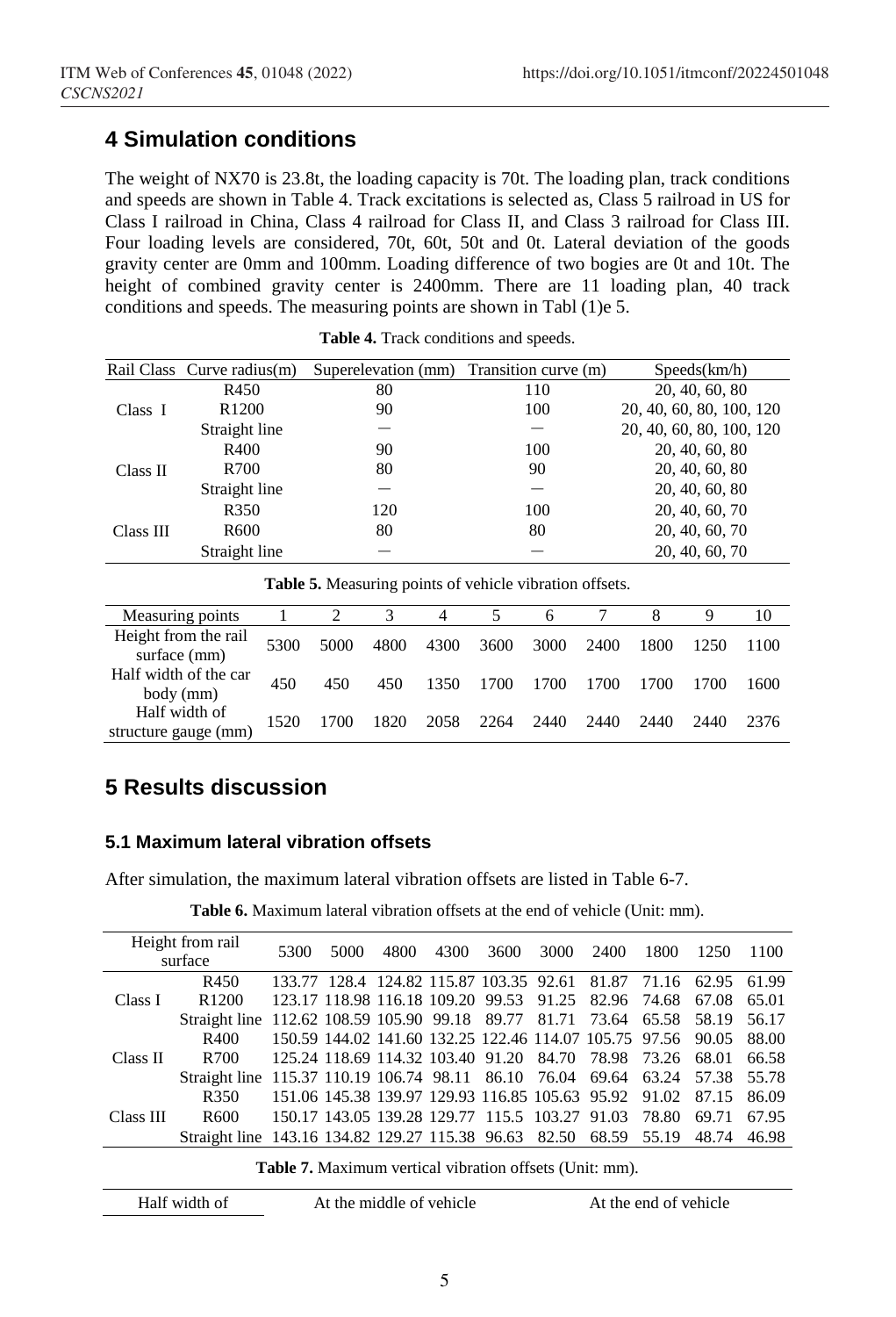| Car body  |                   | 450   | 1350  | 1600  | 1700  | 450   | 1350  | 1600  | 1700  |
|-----------|-------------------|-------|-------|-------|-------|-------|-------|-------|-------|
| Class I   | R450              | 24.55 | 32.35 | 34.52 | 35.39 | 44.15 | 53.07 | 55.58 | 56.58 |
|           | R <sub>1200</sub> | 24.11 | 30.24 | 32.06 | 32.79 | 41.77 | 44.99 | 48.22 | 49.51 |
|           | Straight line     | 20.41 | 24.21 | 25.47 | 25.98 | 40.32 | 40.05 | 40.64 | 40.87 |
|           | R400              | 32.30 | 41.21 | 44.47 | 45.78 | 59.31 | 65.21 | 66.9  | 67.58 |
| Class II  | R700              | 29.51 | 35.46 | 38.41 | 39.61 | 56.14 | 57.82 | 59.53 | 60.21 |
|           | Straight line     | 25.42 | 35.41 | 38.09 | 39.14 | 52.39 | 57.12 | 57.5  | 57.65 |
| Class III | R <sub>350</sub>  | 34.88 | 56.19 | 63.01 | 65.74 | 46.33 | 64.21 | 71.04 | 77.77 |
|           | R <sub>600</sub>  | 33.22 | 50.14 | 55.25 | 57.44 | 46.01 | 63.79 | 68.45 | 73.77 |
|           | Straight line     | 28.63 | 43.56 | 50.93 | 53.9  | 45.32 | 60.78 | 66.27 | 68.47 |

### **5.2 Half width needed for the vehicle**

The half width needed in the straight line is:

$$
B_s = B + \Delta y = B + Y_1 + C_s
$$
 (5)  
The half width needed inside the curve is:

$$
B_i = B + \Delta y = B + Y_1 + C_i \tag{6}
$$

The half width needed outside the curve is:

$$
B_o = B + \Delta y = B + Y_1 + C_o \tag{7}
$$

#### **5.3 The clearance between the vehicle and the structure gauge**

According to the fundamental structure gauge for standard gauge railways, the value of widening in the curve is calculated with the car body length of 26m, the distance between bogie center is 18m and the actual radius. The value of the widening in the curve can be calculated as follows [8].

Inside the curve:

$$
W_i = \frac{40500}{R} + \frac{H}{1500}h \text{ (mm)}\tag{8}
$$

Outside the curve:

$$
W_o = \frac{44000}{R} \text{ (mm)}\tag{9}
$$

where,  $H$  is the height from the rail surface, mm;  $h$  is the superelevation of outer rail, mm.

According to the rolling stock gauge, considering the half width needed and vertical dynamic vibration offset of the measuring points, the dynamic envelope gauge can be calculated and shown in Figure 2.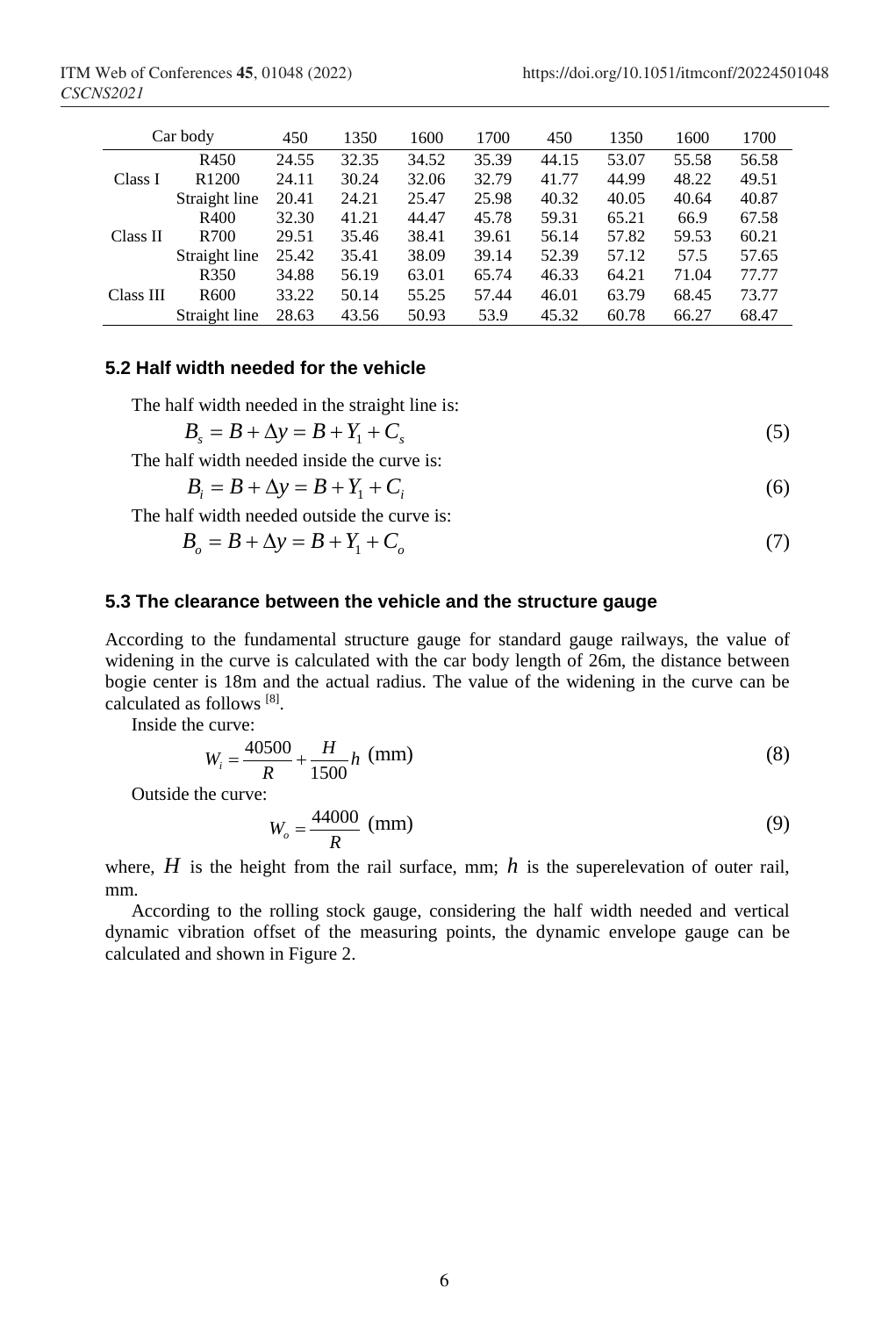

**Fig. 2.** The dynamic envelope gauge of NX70.

# **6 Conclusion**

It is possible to solve the realistic problem of railway freight transport based on vehicle dynamic system. The simulation results are benefit to determine the clearance from the construction gauge, which show that the clearance between the vehicle and the structure gauge is safe.

This paper is supported by China Railway Research and Development Program (N2021X022).

## **References**

- 1. Luo Xiangping 1997 Study on the fully dynamic envelope curve of subway car limiting gauge *Rolling Stock* Vol.35(9) p8-40
- 2. Han Mei 2006 *Study on theory and application of railway out-of-gauge goods transport* Beijing Jiaotong University
- 3. Teng Wanxiu and Cheng Yajun 2009 Comparative study on computation methods for dynamic car profiles *Urban Rapid Rail Transit* Vol(04) p 40-45
- 4. Zhang Xiaoming and Shen Gang 2012 Calculation method of dynamic envelope line for subway car with dynamic simulation *Urban Mass Transit* Vol(3) p 38-40
- 5. Luo Ren and Teng Wanxiu and Gan Feng 2014 Research on the calculation method for the dynamic gauge of rolling stock *Rolling Stock* Vol.52(3) p 1-5
- 6. Ma Rongcheng and Wang Kaiyun and Lu Kai-kai etc. 2015 Analysis of vehicle dynamic envelope based on vehicle - track coupled dynamics theory *Journal of Southwest University of Science and Technology* Vol(4) p 5-9, 99
- 7. *Standard for Metro Gauge (CJJ 96-2003)* 2003 China Architecture & Building Press
- 8. Ministry of Railway of China 2010 *The railway technology management procedures* Beijing: China Railway Press
- 9. Han Mei 2010 *Technology railroad freight transportation* Beijing: China Railway Press
- 10. Ministry of Railway of China 2006 *Code for design of railway line (GB50090-2006)* Beijing: China Planning Press